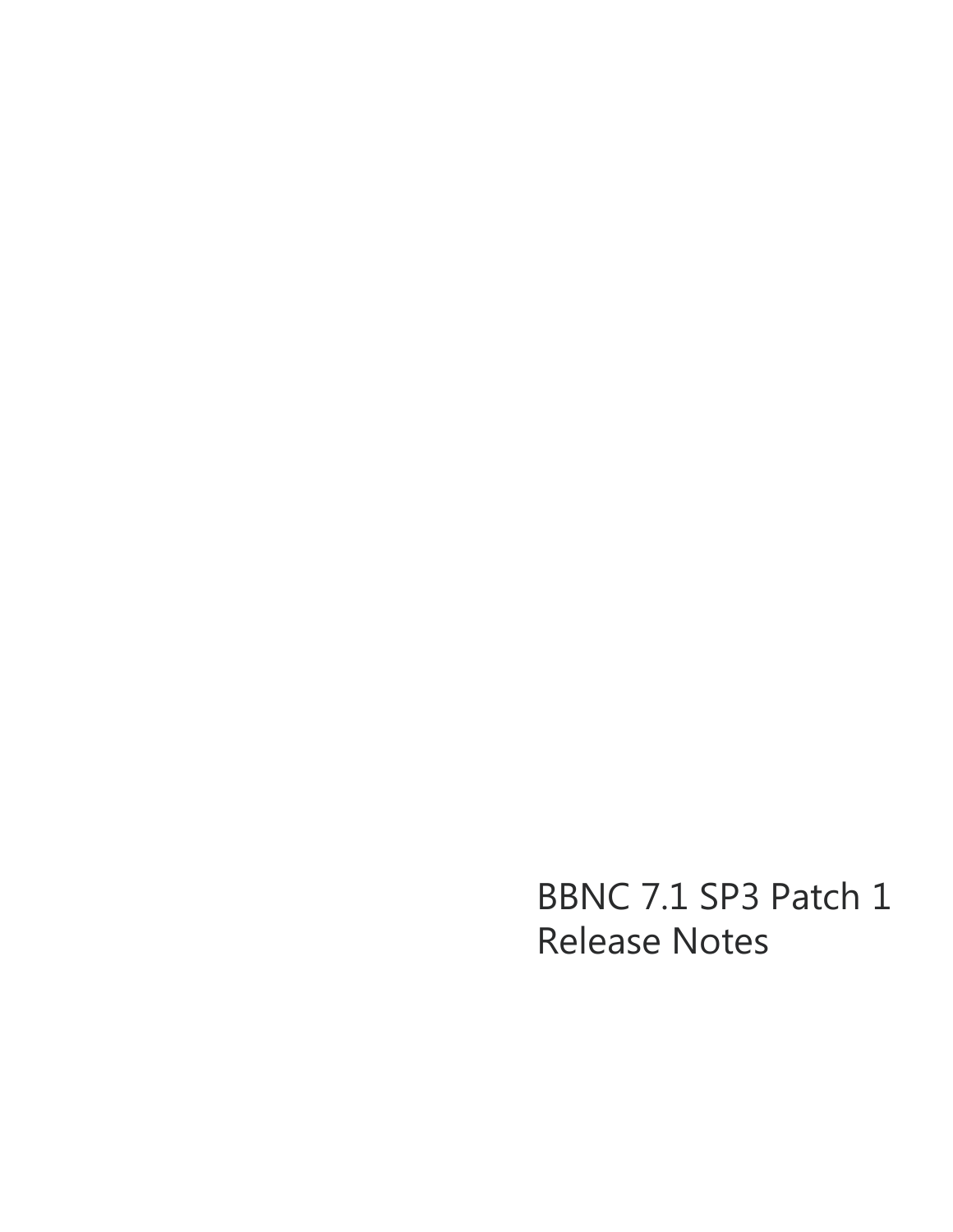5/21/2018 Blackbaud NetCommunity Spark 7.1 SP3 Patch 1 Release Notes US

©2018 Blackbaud, Inc. This publication, or any part thereof, may not be reproduced or transmitted in any form or by any means, electronic, or mechanical, including photocopying, recording, storage in an information retrieval system, or otherwise, without the prior written permission of Blackbaud, Inc.

The information in this manual has been carefully checked and is believed to be accurate. Blackbaud, Inc., assumes no responsibility for any inaccuracies, errors, or omissions in this manual. In no event will Blackbaud, Inc., be liable for direct, indirect, special, incidental, or consequential damages resulting from any defect or omission in this manual, even if advised of the possibility of damages.

In the interest of continuing product development, Blackbaud, Inc., reserves the right to make improvements in this manual and the products it describes at any time, without notice or obligation.

All Blackbaud product names appearing herein are trademarks or registered trademarks of Blackbaud, Inc.

All other products and company names mentioned herein are trademarks of their respective holder.

NF-2018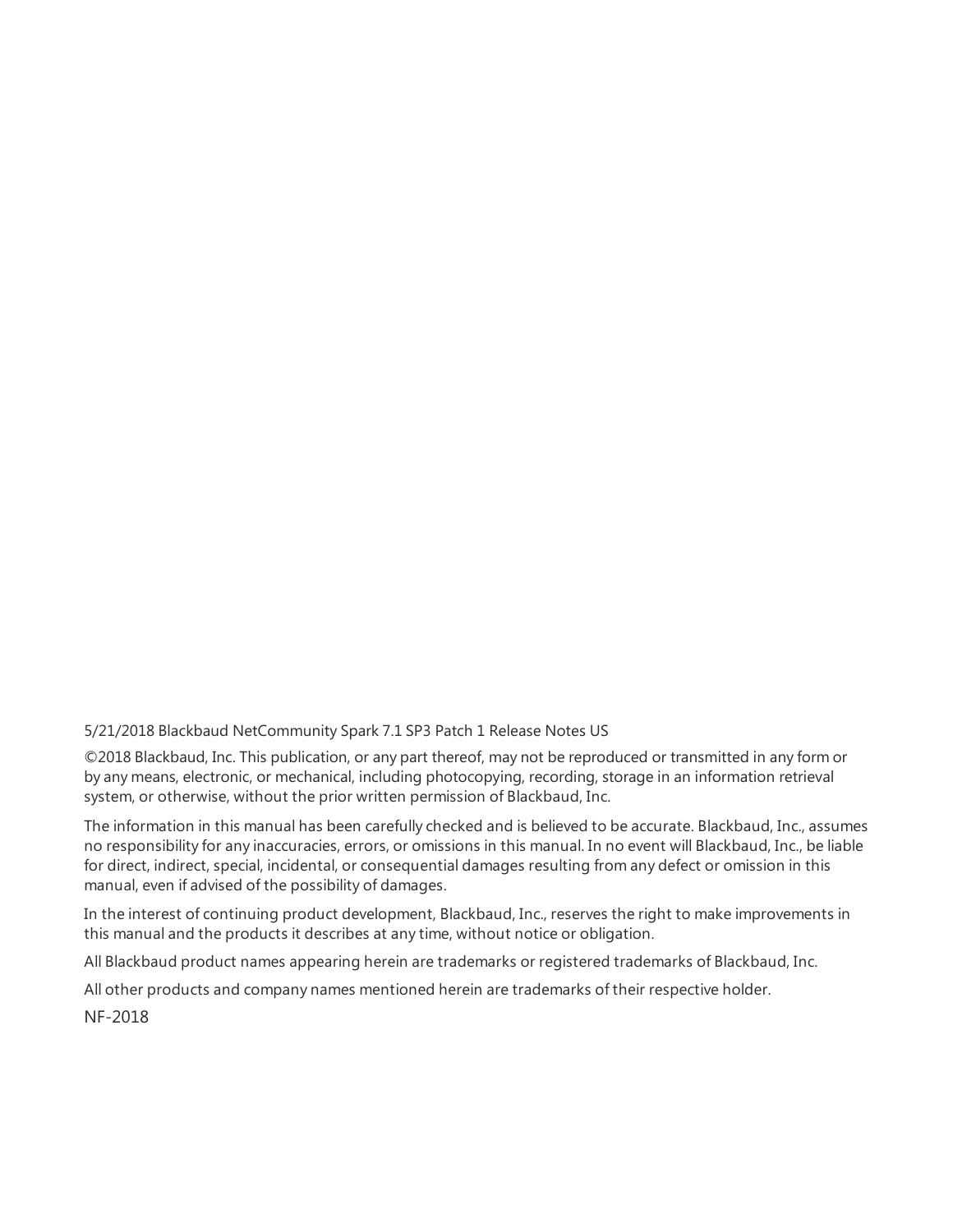## Contents